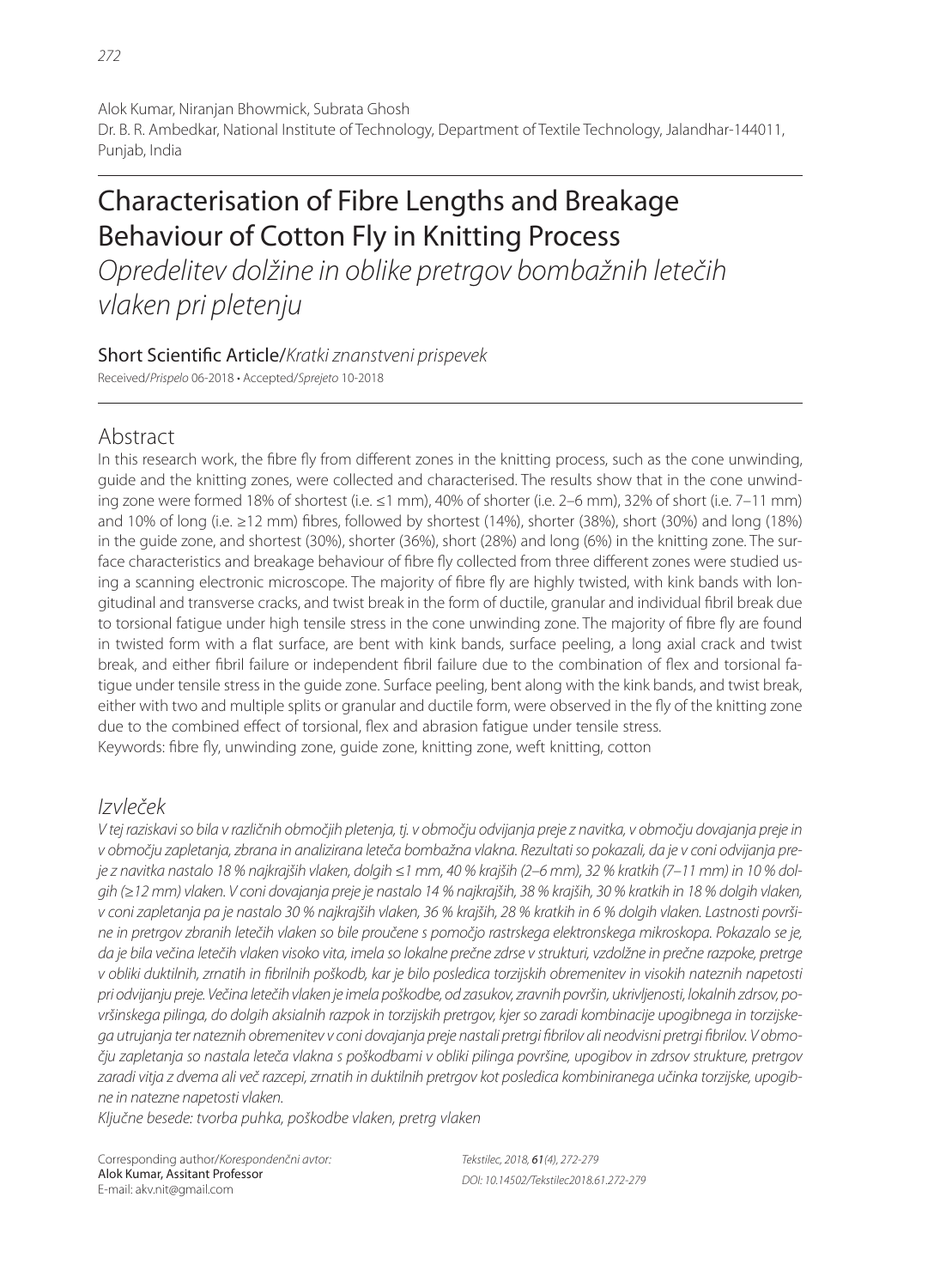### 1 Introduction

Fibre fly liberation from cotton spun yarn is a common phenomenon in weft knitting. Cotton spun yarn has inherent characteristics of yarn hairiness that comprises fibre ends and loops protruding from the yarn surface. Many of these fibres are either fractured or pulled out from the surface of the yarn and deposited in and around the different zones of a knitting machine, i.e. the cone unwinding, guide and knitting zones, during the knitting process. These deposited fibres are either picked up by the incoming yarn, break yarn/needles or deteriorate the fabric appearance. The generation of fibre fly reduces machine efficiency by 5-15%, while fabric faults increase by 15–25% and fabric weight decreases by 0.5–1.0 %  $[1-3]$ . Apart from these specific problems, at high concentrations, suspended particulate matter of cotton dust and fibre fly pollute the indoor atmosphere, which poses health hazards to staff, particularly those susceptible to respiratory illness [4, 5]*.* In this respect, many researchers have studied the length distribution of fly in a particular zone of a knitting machine with the aim of predicting the possible mechanism of fly generation during the knitting process.

Researchers [2, 6–11] have studied in detail the length distribution of fibre fly collected in different sectors, i.e. the cone unwinding zone, guide zone and knitting zone of a circular weft knitting machine. They reported that most fibre fly of less than 10 mm in length is found in the cone unwinding zone and knitting zone, while fibre fly of more than 10 mm in length is found at the top stop-motion and the positive feed device.

However, one researcher [6, 7, 12] observed that edge fibres are highly abraded where the fineness of the fibre fly is much less than that of virgin fibres. They also reported that fibre fly may be released in different zones of a knitting machine due to the fracturing of previously damaged protruded fibre or the pulling out of protruded fibre from the yarn surface. The mechanism of pulling and fracturing the protruded fibre of yarn may be different for each zone of a knitting machine. To date, however, no one has studied in detail the breakage behaviour of fibre fly in specific zones of a knitting machine. This study thus aimed to classify the fibre length of the fly with percentages in the specific zones of a knitting machine and to characterise the nature of fibre break in the three different zones of a knitting machine.

273 Characterisation of Fibre Lengths and Breakage Behaviour of Cotton Fly in Knitting Process

### 2 Materials and methods

#### 2.1 Materials

To observe the length distribution, surface characteristics and breakage behaviour of fibre fly, 100% J-34 cotton was used to prepare combed ring spun yarn (Table 1). The unwaxed yarn samples (cones) were processed in a laboratory knitting machine (Table 1). The different sectors of the knitting machine were separated by plastic sheets to segregate the fibre fly liberated in these zones. This fibre fly was collected separately via air suction, using a vacuum cleaner and by changing the filter media.

| Material/<br>process | Properties/parameters               |  |  |
|----------------------|-------------------------------------|--|--|
| Fibres               | Raw material: J-34 cotton           |  |  |
|                      | Mean length $= 19$ mm               |  |  |
|                      | $CV$ of length = 50.9%              |  |  |
|                      | Micronaire $=$ 3.4                  |  |  |
| Yarn                 | Linear density $=$ 30 tex           |  |  |
| Knitting             | Harry Lucas single feeder circular  |  |  |
| machine              | knitting machine (5919 CK)          |  |  |
|                      | Machine gauge = $14 \times 2,54$ cm |  |  |
|                      | Yarn feed rate $= 112$ m/min        |  |  |
|                      | Yarn input tension = $5 cN$         |  |  |
|                      | Fabric take-up load $=$ 308 g       |  |  |
| Atmosphere           | Humidity = $65\pm2\%$               |  |  |
|                      | Temperature = $25 \pm 2$ °C         |  |  |

#### 2.2 Testing methods

#### Length distribution of fibre fly

To determine the length distribution of cotton fibre fly, a sample of fibre fly was pasted on a slide with the help of seed oil. Ten slides were prepared from each individual zone in the same way. A random selection method was used to select collected fibre fly for spreading on a slide. The prepared slide was placed on millimetre graph paper. The length of fibre was then observed manually using a pick glass as shown in Figure 1.



*Figure 1: Measurement view of fi bre fl y on millimetre graph paper under a pick glass*

Tekstilec, 2018, 61(4), 272-279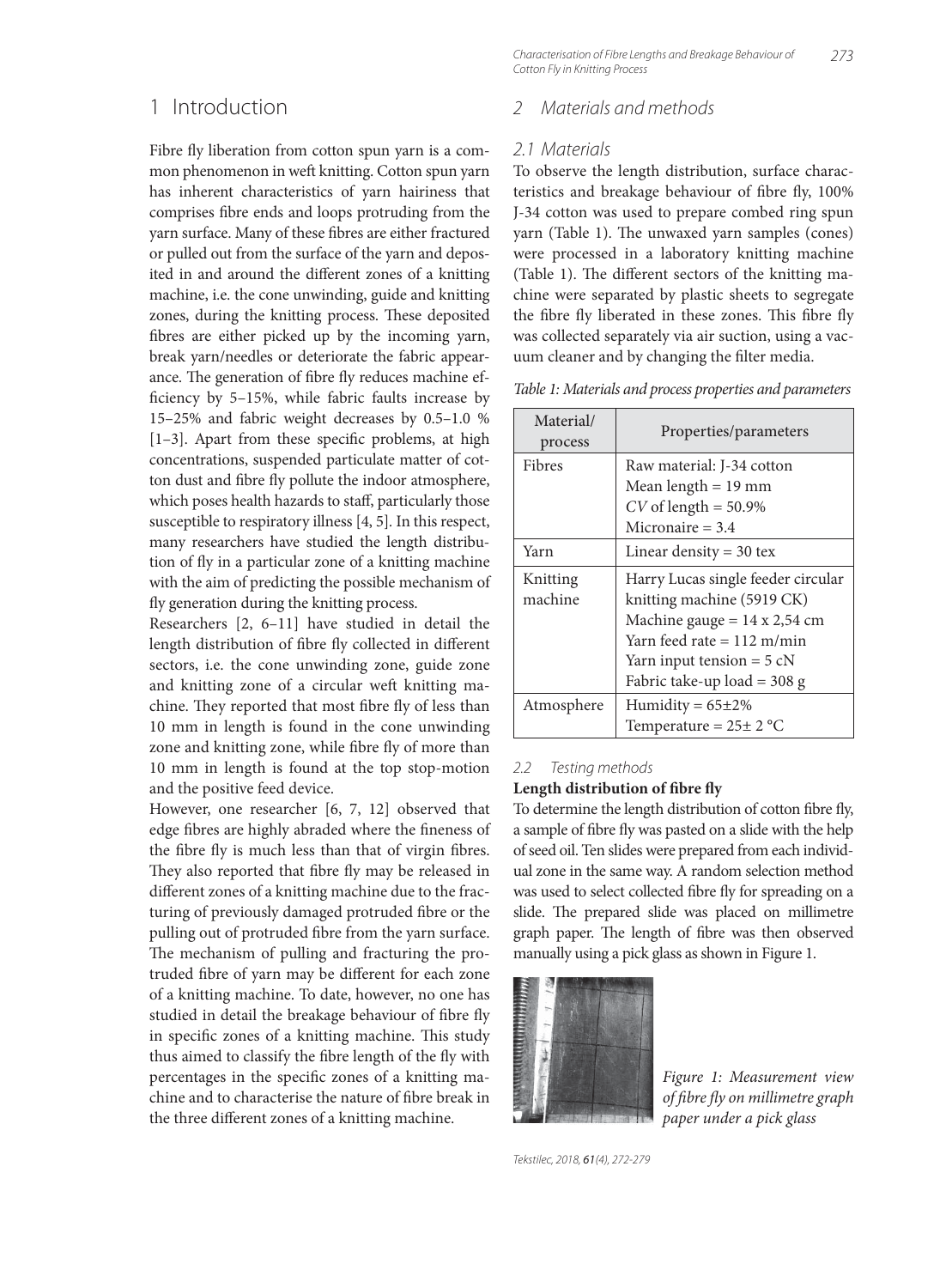The lengths of fibre fly were classified to four groups of lengths: shortest  $(\leq 1$  mm), shorter  $(2-6$  mm), short (7–11 mm) and long (12 mm and above) as shown in Table 2. The shortest lengths of fibres were used according to the reference [3, 4, 10] because the fibres may be inhaled by staff in the knitting process, while other fibres were classified as researchers reported in their work [10].

To measure the length distribution of fibre fly randomly, 100 fibres were selected from each of the three zones of the knitting machine.

|           | Table 2: Classification of lengths of fibre fly in differ- |  |  |
|-----------|------------------------------------------------------------|--|--|
| ent zones |                                                            |  |  |

| Classes of fibre fly | Length [mm] |  |  |
|----------------------|-------------|--|--|
| Shortest             | $\leq$ 1    |  |  |
| Shorter              | $2 - 6$     |  |  |
| Short                | $7 - 11$    |  |  |
| Long                 | >12         |  |  |

### Surface characteristics and nature of breaks of fi**bre fly**

To study fibre fly morphology and the nature of breaks, a small amount of fibre fly was selected randomly from the collected fibre fly for all three zones. A JSM 6510 LV scanning electron microscope (SEM) was used to view the microscopic details of fibre fly. The test samples coated with gold were fixed on a flat sample holder with the help of an adhesive.

## 3 Results and discussions

#### **Cone unwinding zone**

The fibre fly length distribution of the cone unwinding zone is given in Figure 2. It shows the classes of



Figure 1: Length distribution of fibre fly in the cone *unwinding zone*

fibre length with respect to fibre fly percentages in the cone unwinding zone of the knitting machine. It is evident from the figure that the shortest classes of fibre lengths are 18%, shorter (40%), short (32%) and long (10%) in the cone unwinding zone. It is clear from the figure that 90% of fly had a fibre length of less than 11 mm. Fibres of these lengths may be released as fly due to the fracturing of entangled fibre  $[7]$  because the length of the fly is much less than the average length of the fibre. A total of 10% of fly had a fibre length in the range of 12-16 mm. Long, protruded fibre may be pulled out from the yarn structure due to loose gripping in the yarn structure during cone unwinding. This is in line with reported work [7, 10] in which it was observed that 90% of fly with a length of less than 10 mm is generated due to the fracturing of the surface fibre of cotton yarn during the unwinding of the cone package. Long, but loosely held fibre in the yarn structure is pulled out during cone unwinding. Furthermore, the surface of the broken fibre and the breakage pattern of fly collected from the cone unwinding zone were observed using a scanning electron microscope (SEM), and are shown in Figures 3a-3e. The results show that the surface of fibres are highly twisted (Figure 3a), have kink bands with longitudinal and transverse cracks (Figure 3b), twist break in ductile form (Figure 3c), twist break with individual fibril breaks (Figure 3d) and twist break in granular form (Figure 3e).

The majority of fly have a highly twisted form, with kink bands with longitudinal and transverse cracks, and twist break in ductile, granular and individual fibril break in the cone unwinding zone. These protruded fibres may be subjected to torsional fatigue under a certain level of tensile stress during cone unwinding. A similar fracture pattern was observed by researchers  $[3, 5, 11, 16]$  on cotton fibre and other fibres under torsional fatigue. They reported that microcracks appear on the surface of fibres under axial stretching and propagate either axially or transversely, ultimately resulting in fibre failure under tensile stress.

#### **Guide zone**

The fibre length distribution of fly released in the guide zone of the knitting machine is shown in Figure 4.

It is evident from the bar graph that the fly percentages of the shortest, shorter, short and longest length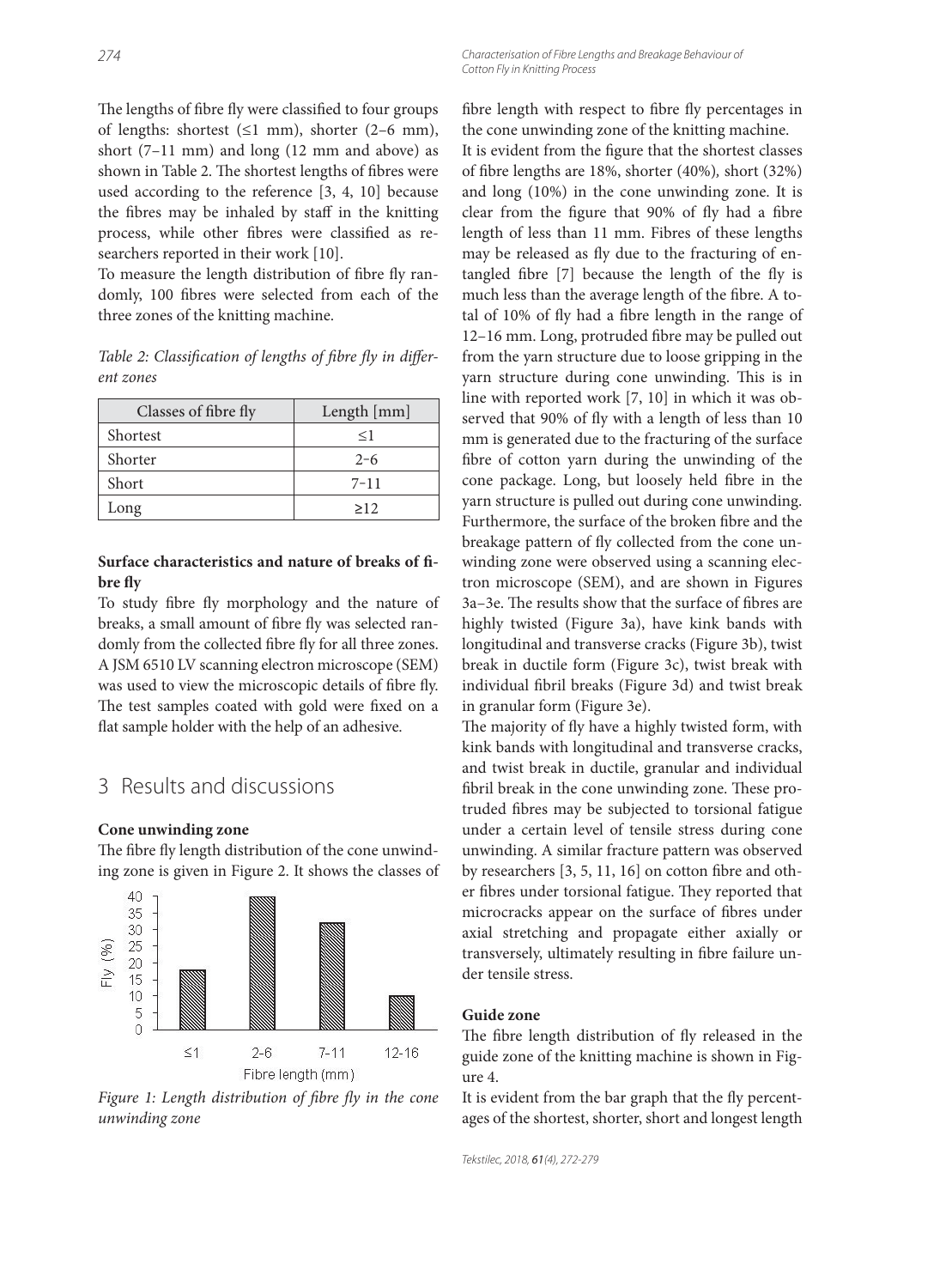

Highly twisted fibre (magnification 350-x; 50 μm)



Kink bands with longitudinal and transverse cracks (magnification 10,000-x; 10 μm)



Twist beak in ductile form (magnification 2,000-x; 10 μm)



Twist break with fibril breaks individually (magnification 350-x; 50 μm)



Twist break in granular form (magnification 1,000-x; 10  $\mu$ m)





Figure 4: Length distribution of fibre fly in the guide *zone*

in the guide zone are 14%, 38%, 30% and 18% respectively. A total of 82 % fly have a fibre length of less than 11 mm. It can be said that these three classes of length may be released as fly due to the fracturing of protruded fibre from the yarn surface. The protruded fibre may be subject to strong frictional resistance by the yarn surface and guide surface against the rotational speed of the yarn. In this zone, fly with a length of  $12-16$  mm is generated due to the detachment of a few, loosely held long protruded fibres, either over the twisting of protruded fibre or the twist loss of yarn at the rotational speed of the yarn [10, 11]. The surface of the broken fibres and the breakage pattern of the fly were observed under a scanning electron microscope (SEM), as shown in Figure 5a-5j. The results show that the surface of the fibre is twisted with a flat surface (Figure 5a), twisted and bent with kink bands (Figure 5b), a running axial crack with kink bands and surface peeling (Figure 5c), twisted with a transverse cut and surface peeling near bent kink bands (Figure 5d), an independent fibril break at the neck of twisting (Figure 5e), an independent fibril failure at the neck of twisting (Figure 5f), a twist break (Figure 5g), a twist break at the neck of twisting (Figure 5h), a twist break with multiple splits and a twist break (Figure 5i); and a twist break with two splits (Figure 5j). The majority of fibres are in twisted form, with a flat surface bent with kink bands, surface peeling, a long axial crack and a twist break from either fibril failure or independent fibril failure. These fibre fly may be generated due to the combination of torsional and flex fatigue under tensile stress in the guide zone. Similar types of failure of cotton fibre and other fibres under flex and torsional fatigue with tensile stress were observed by researchers [13–16].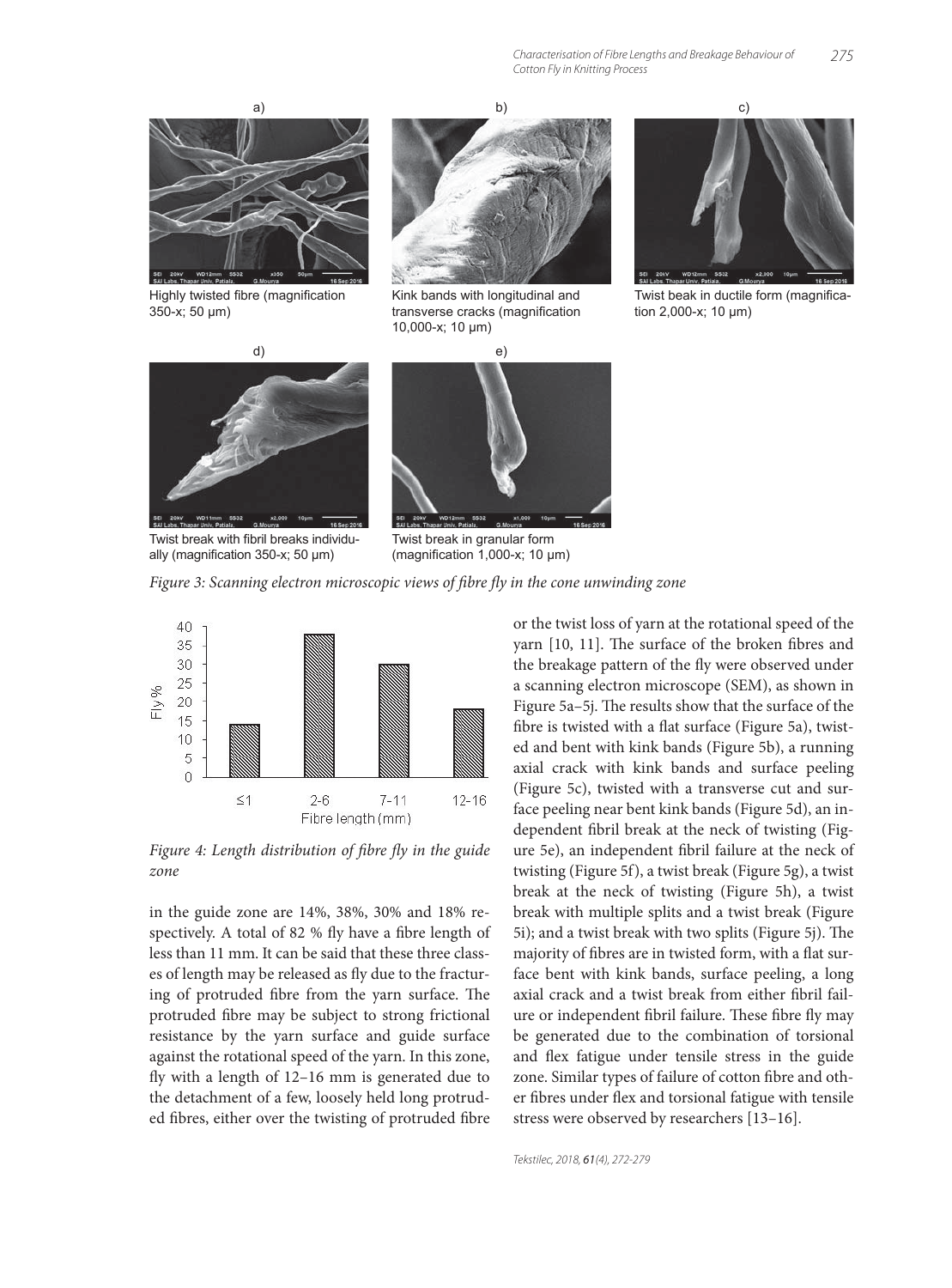

Twisted with flat surface (magnification 2,000-x; 50μ)



Twisted and bent with kink bands (magnification  $5,000-x$ ;  $20\mu$ )



Running axial crack with kink bands and surface peeling (magnification 1,000-x; 10μ)



Twisting with transverse cut, surface peeling near kink bands and bent (magnification 1,000-x; 10μ)



Independent fibril break at the neck of twisting (magnification 750-x; 20μ)



Independent fibril at the neck of twisting (magnification 2,500-x; 10μ)





Twist break (magnification 1,000-x; 10μ Twist break at the neck of twisting (magnification  $1,000-x$ ;  $10\mu$ )



Twist break with multiple splits and twist break (magnification  $750-x$ ;  $20\mu$ )



Twist break with two splits (magnification 1,500-x; 10μ)

Figure 5: Scanning electron microscopic views of fibre fly in the guide zone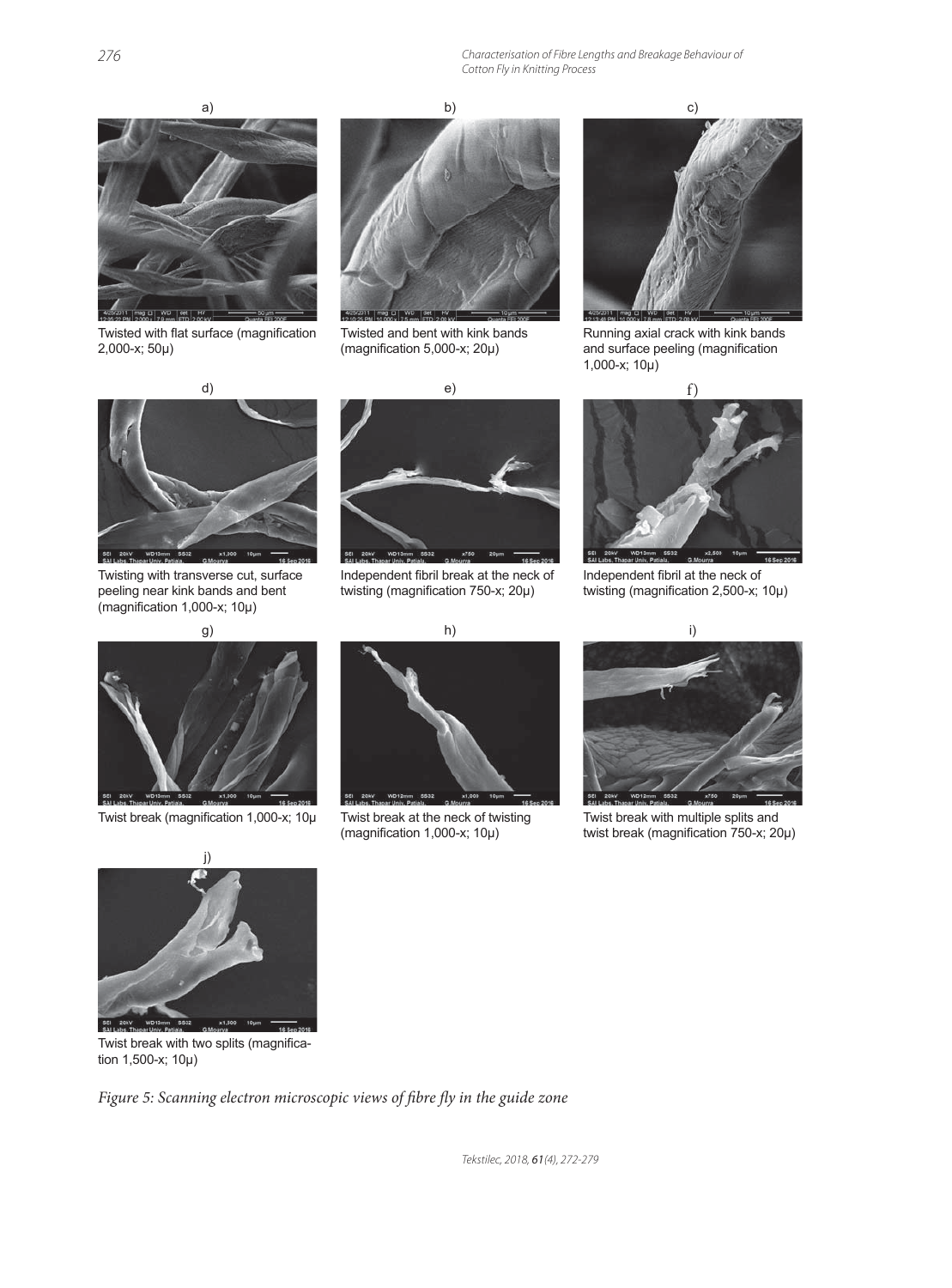#### **Knitting zone**

Figure 6 shows the distribution of fibre lengths released as fly in the knitting zone of the knitting machine. It was observed that the fly length of the shortest, shorter, short and long fly was 30%, 36%, 28% and 6% respectively in the knitting zone. A total of 94 % of fly have a fibre length of less than 11 mm. It was noted here, as well, that fibre lengths of less than 11 mm may be released as fly due to the fracture of protruded fibre from the yarn surface.



Figure 6: Length distribution of fibre fly in the knit*ting zone*



Twisted form with surface peeling  $(magnitudeation 1,000-x; 100µm)$ 





Twist break with two splits (magnification 350-x; 50μm)

Protruded fibres may be subject to strong frictional resistance to the rotational speed of the yarn surface itself, the surface of needles, sinkers and the surface of old loop yarn during the formation of new loops  $[10]$ . It was also observed that only 6% of fly are more than 12 mm in length, which is the shortest length of all three zones. A length of fly may be released due to the momentary twist loss of yarn during the bending and unbending of yarn in the knitting zone  $[10, 11]$ . Fibre fly in the knitting zone was examined under a scanning electron microscope, as shown in Figures 7–8. Figure 7a shows a twisted form with surface peeling; Figure 7b shows a twist break with two splits; Figure 7c shows twisted and bent kink bands with an independent fibril break; Figure 7d shows a twist break with a fibril break, Figure 7e shows a twist break with multiple splits; Figure 7f shows a twist break with two splits; Figure 8a shows a twist break in granular form with surface peeling; Figure 8b shows a twist break with two splits and surface peeling; Figure 8c shows a twisted form with a fibril break, Figure 8d shows a twist break with independent fibril tearing; Figure 8e





Twisted form and bent kink bends with an independent fibril break (magnification 700-x; 20μm)



Twist break with two splits (magnification 1,000-x; 10μm)

Twist break with fibril break (magnification 850-x; 20μm)



Twist break with multiple splits (magnification  $2,000-x$ ; 10 $\mu$ m)

*Figure 7: Scanning electron microscopic views of fibre fly in the knitting zone*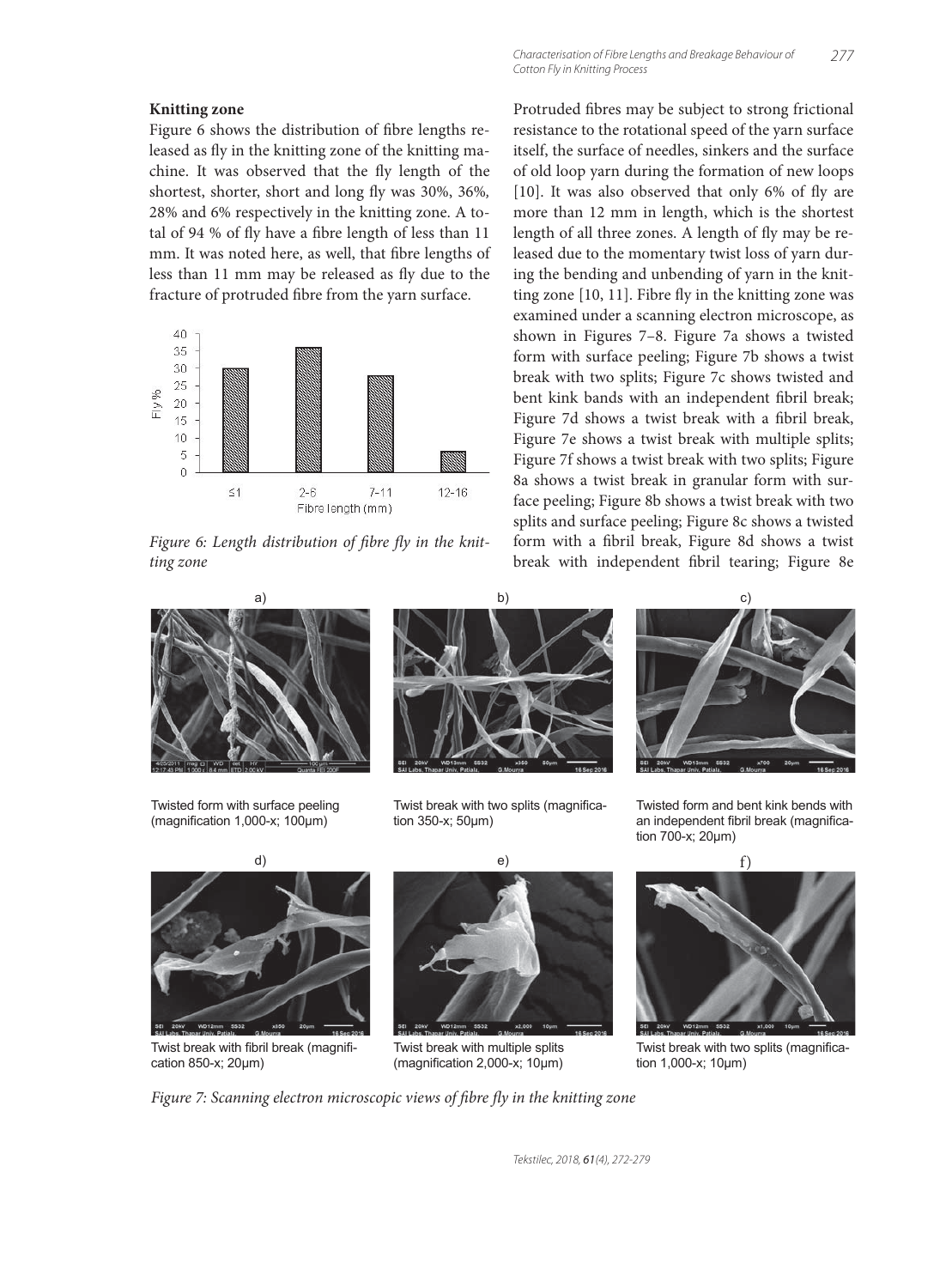

Twist break in granular form with surface peeling (magnification 8,000-x; 10μm)



Twist break with two splits and surface peeling (magnification 5,000-x; 20μm)



Twist break with fibril break (magnification 4,000-x; 30μm)



Twist break with independent fibril tearing (magnification 1,000-x; 10μm)



Twist break in ductile form (magnification 5,000-x; 20μm)



Twist break in granular form (magnification 4,000-x; 30μm)

#### *Figure 8: Scanning electron microscopic views of fibre fly in the knitting zone*

shows a twist break in ductile form; and Figure 8f shows a twist break at the neck of twisting. Surface peeling, bent along with kink bands, and a twist break with either two or multiple splits of granular and ductile form were observed. These types of deformations prior to the failure of the cotton fibre may be due to the combination of flex, torsional and abrasion fatigue under tensile stress in the knitting zone. Similar types of deformations were observed in the flex, torsional and abrasion fatigue of cotton fibre under certain conditions  $[13-16]$ .

### 4 Conclusion

Between 82 and 94% of liberated fibre fly are less than 11 mm in length. This behaviour was observed for all the three zones where the fly was collected. The longest fibre length was observed in the guide zone (where 18% of fly was longer than 11 mm in length) due to the momentary twist loss of yarn. The surface of the broken fibre and the breakage pattern of fibre fly collected in the unwinding zone were highly twisted, with kink bands with longitudinal and transverse cracks, a twist break in the

form of a ductile, granular or individual fibril break due to torsional fatigue under tensile stress in the cone unwinding zone. The fly in the guide zone was in twisted form, with a flat surface, bent with kink bands, surface peeling, a long axial crack and a twist break from either fibril failure or independent fibril failure due to the combination of flex and torsional fatigue under tensile stress. Surface peeling, bent along with kink bands, a twist break with either two and multiple splits of granular or ductile form were observed in the fly in the knitting zone due to the combined effect of torsional, flex and abrasion fatigue under tensile stress.

### References

- 1. Atlas of fibre fracture and damage to textiles. Edited by J. W. S. Hearle, B. Lomas, W. D. Cooke. 2. ed. Woodhead Publishing*,* 1998.
- 2. BHOWMICK, N., GHOSH, S. The contribution of ring spinning process to the fibre-shedding behavior of cotton yarn during knitting. *Journal of the Textile Institute*, 2007, **98**(2), 189‒194, doi: 10.1533/joti.2006.0276.

Tekstilec, 2018, 61(4), 272-279